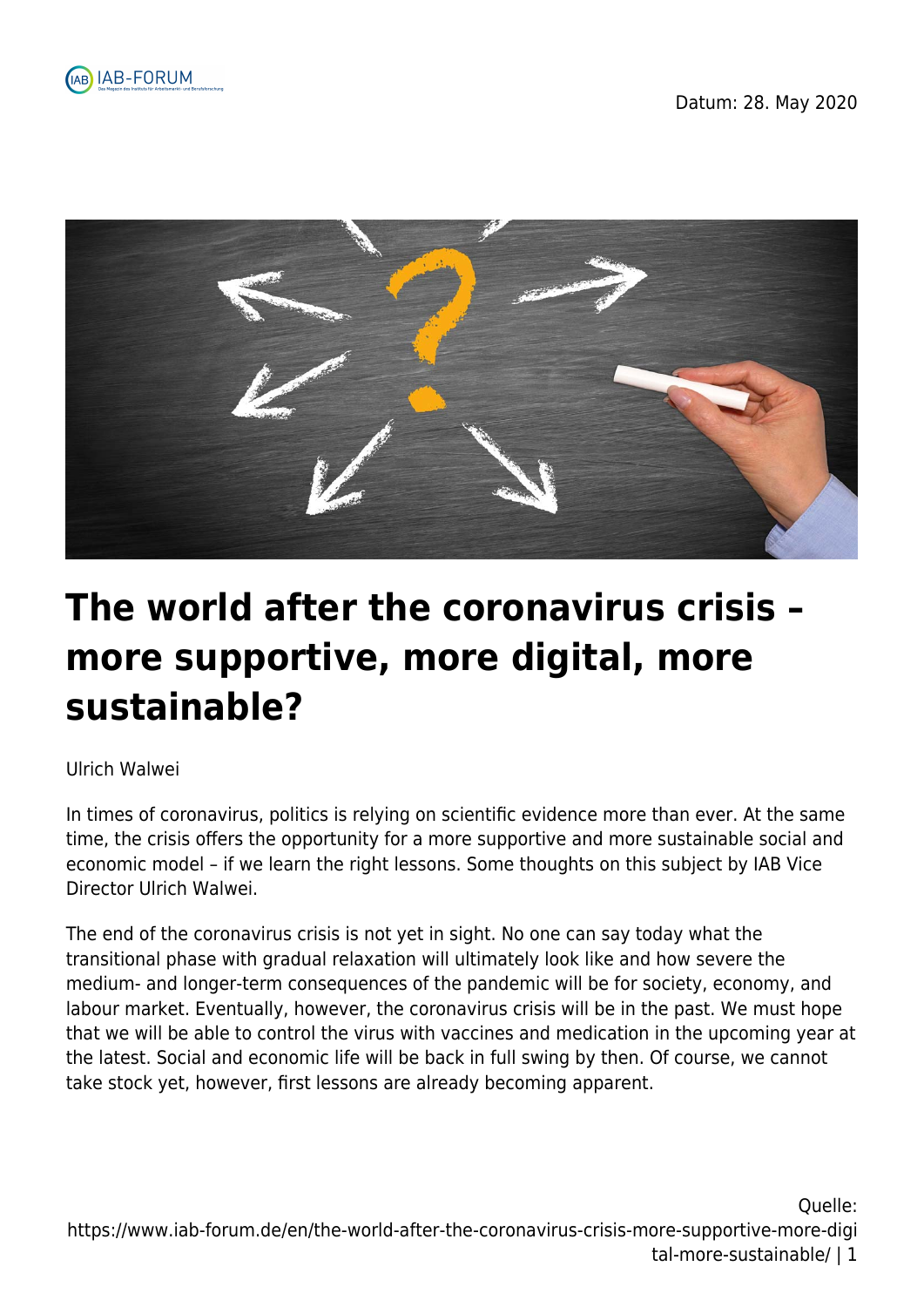

# **More opportunities for evidence-based politics**

The standing of science has improved. It became apparent that politics and practice are welladvised to rely on evidence even and especially in times of crisis. In the past few weeks, virology and epidemiology have provided consulting services of existential significance. The findings from both disciplines – supported by politics – have saved lives and have so far prevented the German hospitals from collapsing and thus forcing the doctors to make difficult ethical decisions, which has already been the case in other countries.

Scientific findings are essential for dealing with the crisis in the future. Also other scientific disciplines such as economics and social sciences or computer sciences are currently in demand as never before. Of course, science may not and does not want to take an active governing role. It can, however, make the consequences of political action transparent. The opportunities of evidence-based politics have clearly grown. Populist politics, on the other hand, which discards scientific findings, quite often – horrible dictu – proves to be fatal in these times.

#### **Deep appreciation for system-relevant workers**

It has become apparent how important the system-relevant infrastructure is in case of emergency. The healthcare and nursing system, the institutions of public safety and social security, and trade and logistics are currently making an enormous contribution. Workers in these industries are now met with great appreciation. This also includes sufficient equipment adequate in terms of quantity and quality as well as decent payment of the employees working in these industries.

Society will more than ever need to ask itself whether or not it will be ready to compensate such improvements in public services with higher taxes and contributions for this in the longer term. With professions in the private sector, however, mainly the market decides on the remuneration: If customers prefer to shop cheaply and retail trade is consequently fighting a hard price battle, this narrows the scope for the payment of the sales staff. In this regard, each and every one of us will have to scrutinize their own buying behaviour. And no one keeps you from tipping not only waiters but also the cleaning lady, the hairdresser, or the parcel carrier.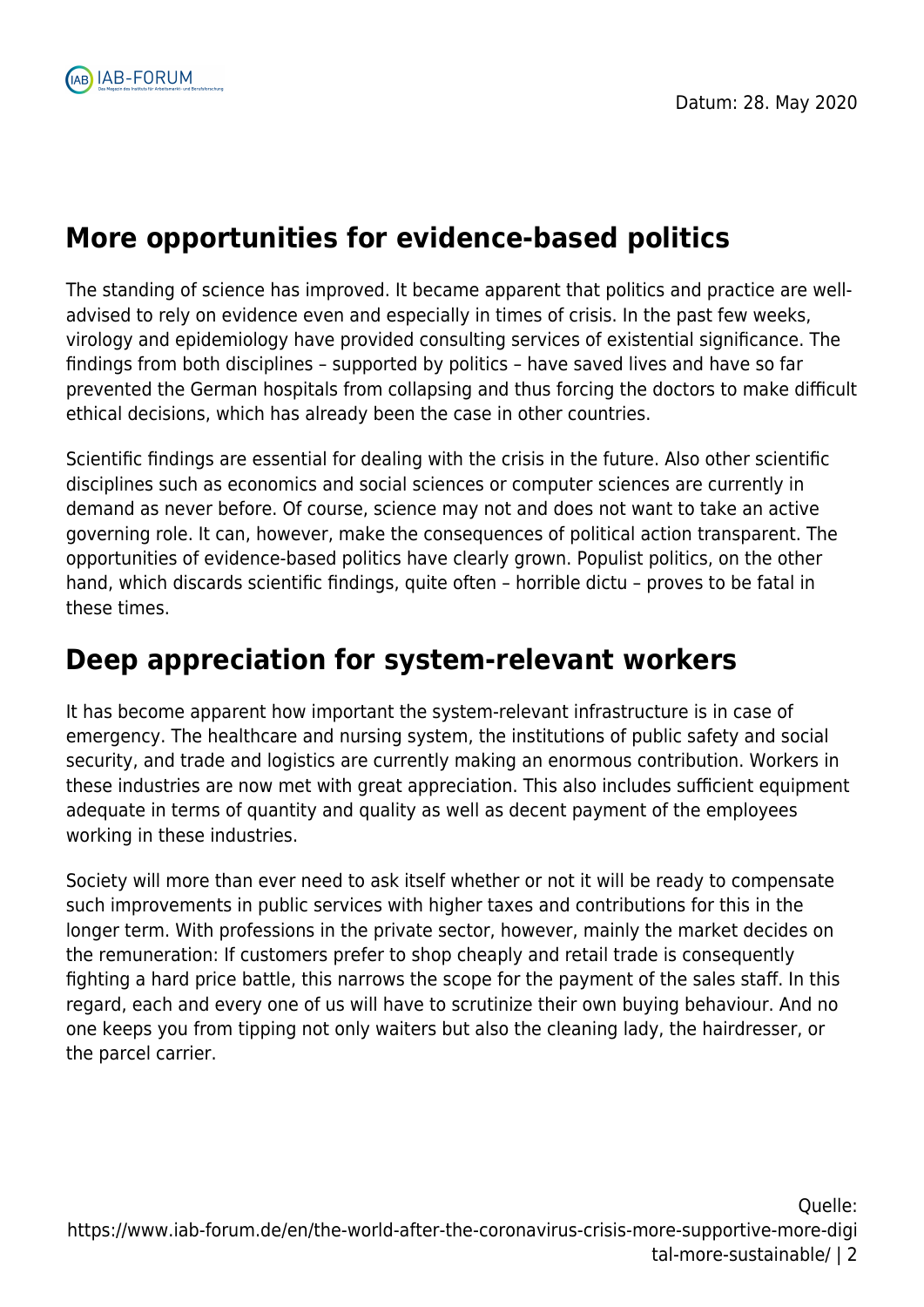

# **Increasing cohesion in society**

This crisis has taught us how important cohesion is in the society. Only massive changes in behaviour and great solidarity allow us to prevent the rapid spread of the coronavirus and to design the controlled start-up period of the economy wisely. Like in other countries, some Germans are recently taking to the streets in protest of lockdown orders. Nevertheless, the vast majority of people support these restrictions.

Cohesion and solidarity also remain important after the crisis, because before the crisis, society seemed to be as divided as never before. Additionally: during and after the crisis, some distribution questions have become more pressing than ever.

It remains to be hoped that, in the end, we will be able to establish: we have overcome the crisis, have willingly paid a high economic price for the lives of many people, and want to continue this path together. This way, we could make great progress also in welfare policy, social policy, and climate policy.

# **Limits of globalization**

Globalization, too, appears in a new light. In particular, because coronavirus does not stop at borders, borders must also not stop solidarity with other countries. With the global shutdown, we are experiencing a worldwide standstill of public life and a strong decrease in economic activity which is unprecedented in times of peace. Economically weaker countries will hardly be able to manage the reconstruction on their own. This is a great opportunity for the global community to come closer together.

At the same time, this also shows the limits of globalization. It is to be expected that many countries will opt for increased support of regional businesses. Consequently, each country needs to have a certain degree of self-sufficiency in vital areas in order not to be solely dependent on global supply chains in case of an emergency. This becomes more than evident, for instance, when you consider the currently observable scarcity of protective equipment in the healthcare sector or also in the supply of drugs.

# **Digitization on the upswing**

Finally, coronavirus accelerates digitization in a hitherto unimaginable speed. We are all now learning at a breathtaking speed what is possible digitally. For instance, many new business models develop in the crisis but also traditional sectors increasingly opt for digital